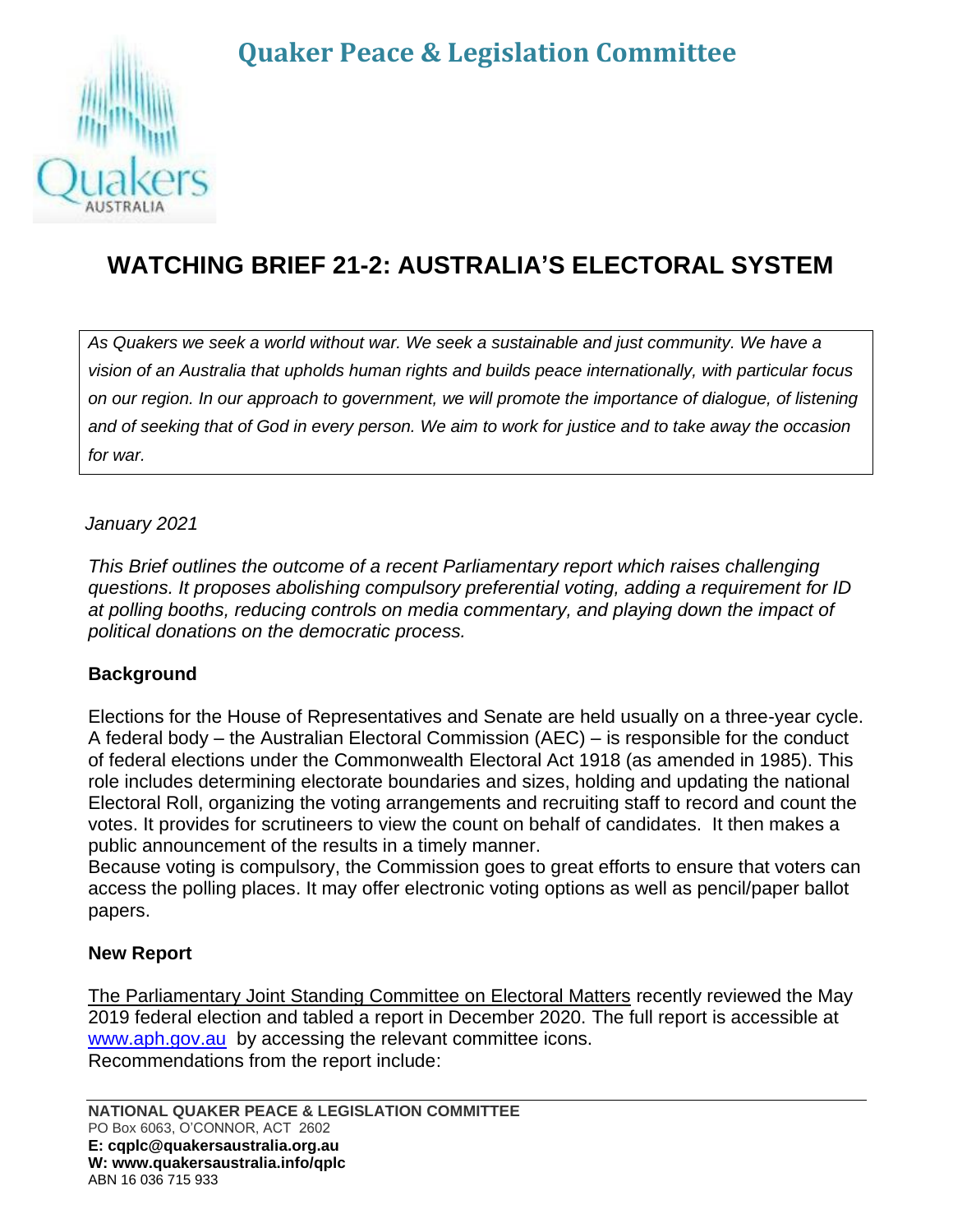- 1. The candidate qualification checklist should be revised to provide information about the date and country of birth for candidate, parents and grandparents.
- 2. The compulsory preferential voting should be replaced with optional preferential voting, and Robson Rotation of order of candidates on ballot papers should be introduced.
- 3. The AEC should develop an electronic electoral roll before the next election.
- 4. The pre-poll voting time should be limited to two weeks.
- 5. Pre-poll votes can be counted from 4pm on polling day.
- 6. The current media blackout should be removed to assist commercial broadcasters.
- 7. The AEC work with the ACCC and ACMA to develop policies around political advertising.
- 8. Those handing out election material on behalf of a candidate should be restricted to no closer than 6 metres of a polling stations.
- 9. Voters should provide ID when voting (eg licence, passport, health card, seniors card, concession card). Otherwise the voter must be issued with a 'declaration vote'.
- 10.Anyone wishing to enrol or change enrolment must provide suitable ID.
- 11.The nexus between the number of seats in the House of Reps and Senate should be broken, and House terms be changed to a 4-year non-fixed basis.

The Labor Party issued a dissenting report which opposed:

- The removal of compulsory preferential voting as an attack on compulsory voting.
- The use of Robson Rotation on ballot papers as confusing to voters who rely on 'how to vote cards'.
- The counting of votes before 6pm on polling day.
- Voter ID laws as likely to be a barrier for disadvantaged voters.
- The abolition of by-elections.

Their report urged greater transparency of political donations, legislation on truth in advertising, and fixed four-year terms for the House of Reps.

The Australian Greens made a dissenting report. That made the following points:

- The report is an 'attack on democracy' and ignores submissions calling for campaign finance reform and more rigour in controlling political advertising.
- Compulsory preferential voting is important for ensuring diversity in our political system.
- The proposal for voter ID at polling stations is unwarranted and will especially affect disadvantaged and indigenous voters.
- A campaign to improve voter literacy is a more appropriate approach.
- The media blackout helps moderate the impact of last-minute advertising blitzes and should be extended to the social media.
- Fixed term elections would be fairer and make the electoral process more stable.
- There should be a cap on electoral spending as is done in Canada.
- Most Australians favour legislation to regulate political advertising so as to ensure truth in political advertising.

### **Commentary**

The Human Rights Law Centre reported (11 Dec 2020) that leading civil society groups had condemned the report of the Joint Committee as "weakening the fairness and equality of